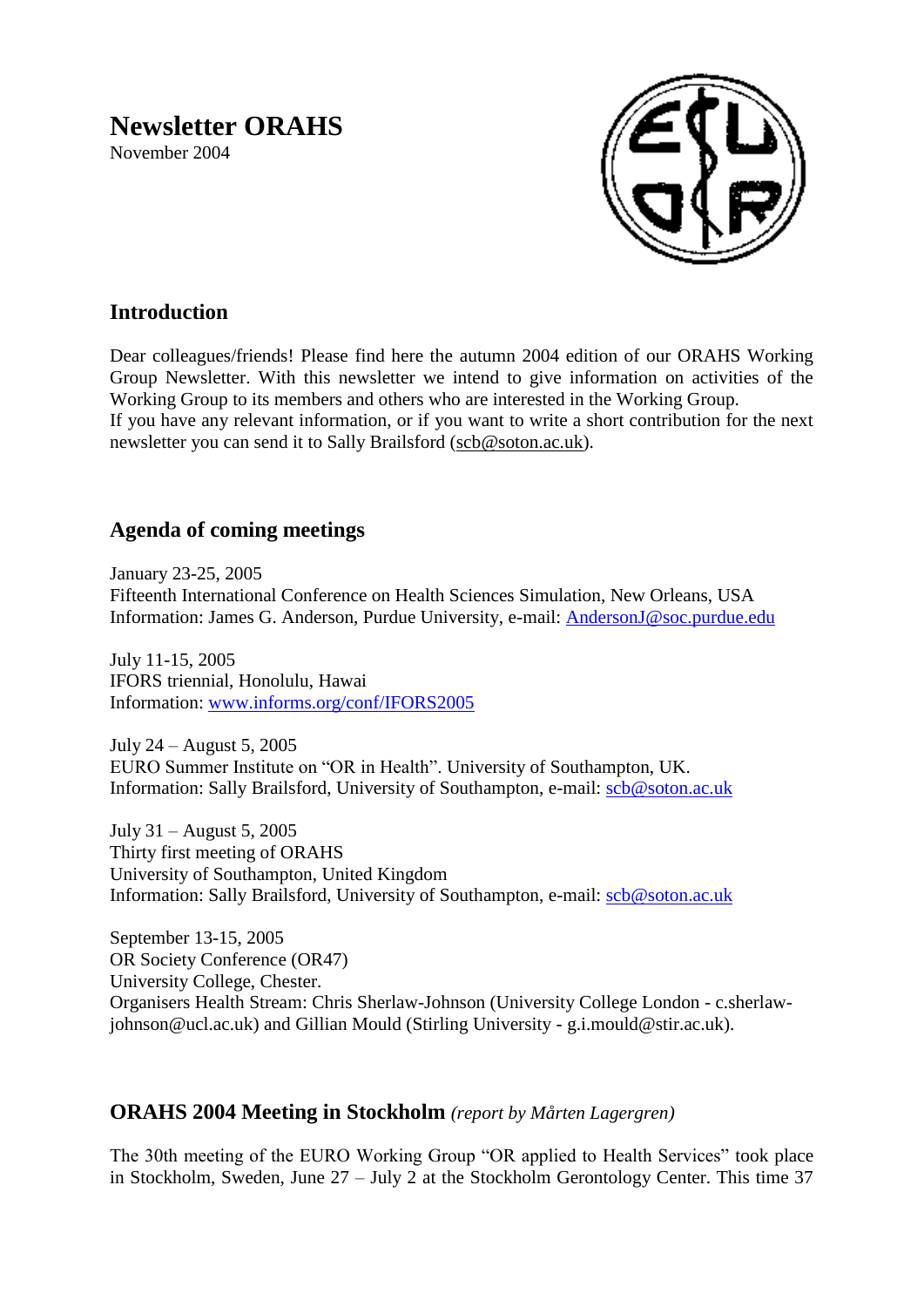members participated together with 7 accompanying persons from 13 different countries – including non-European Japan, Brazil, Canada and United States. The theme of the meeting had been chosen to be "Quantitative methods in aged care planning and operations".

The programme followed the long-time honoured structure with informal get-together on Sunday afternoon, invited sessions on Monday morning, study visit and meeting with local decision-makers and planners on Wednesday and Group Affairs on Friday. During the paper sessions in total 29 papers were presented covering aged care (two sessions), hospital planning and operations, screening and early treatment of disease, disease treatment evaluation and two modelling sessions regarding applications and methodology. The scientific programme ended on Friday morning with a paper concerning priorities and ethics. Each paper was allotted 30 minutes, which allowed for questions and remarks often continuing into coffee-breaks and luncheon. Conference proceeding according to the set standard of the WG will appear in due course.

Also the social programme followed the traditional set-up: After the Sunday afternoon gettogether there was a reception at the Ministry of Health and Welfare on Monday afternoon and on Wednesday an outing with boat-trip in the Stockholm archipelago ending with a traditional Swedish midsummer party at the Lagergren summerhouse on Vaddo island. Finally on Thursday night the conference dinner was held at restaurant Ulla Winblad in Djurgarden. The accompanying persons were offered visits to museums and a sight-seeing boat-trip in the waters of Stockholm.

The weather was not too bad being Sweden. By enormous fortune very heavy rain on Wednesday afternoon happened to coincide exactly with the time we spent eating the midsummer dinner in the party tent. After that there was all clear skies! Going back to Stockholm by bus the group lived up to the tradition of being a Singing as well as a Working Group.

For the organisers Marten Lagergren, Rose-Marie Hedberg, Lena Lundberg and Zoltan Pethö the week was the climax of preparations starting in September 2003 and we are most grateful for the very positive response we got from the participants! The WG has shown again that it is both serious and enjoyable!

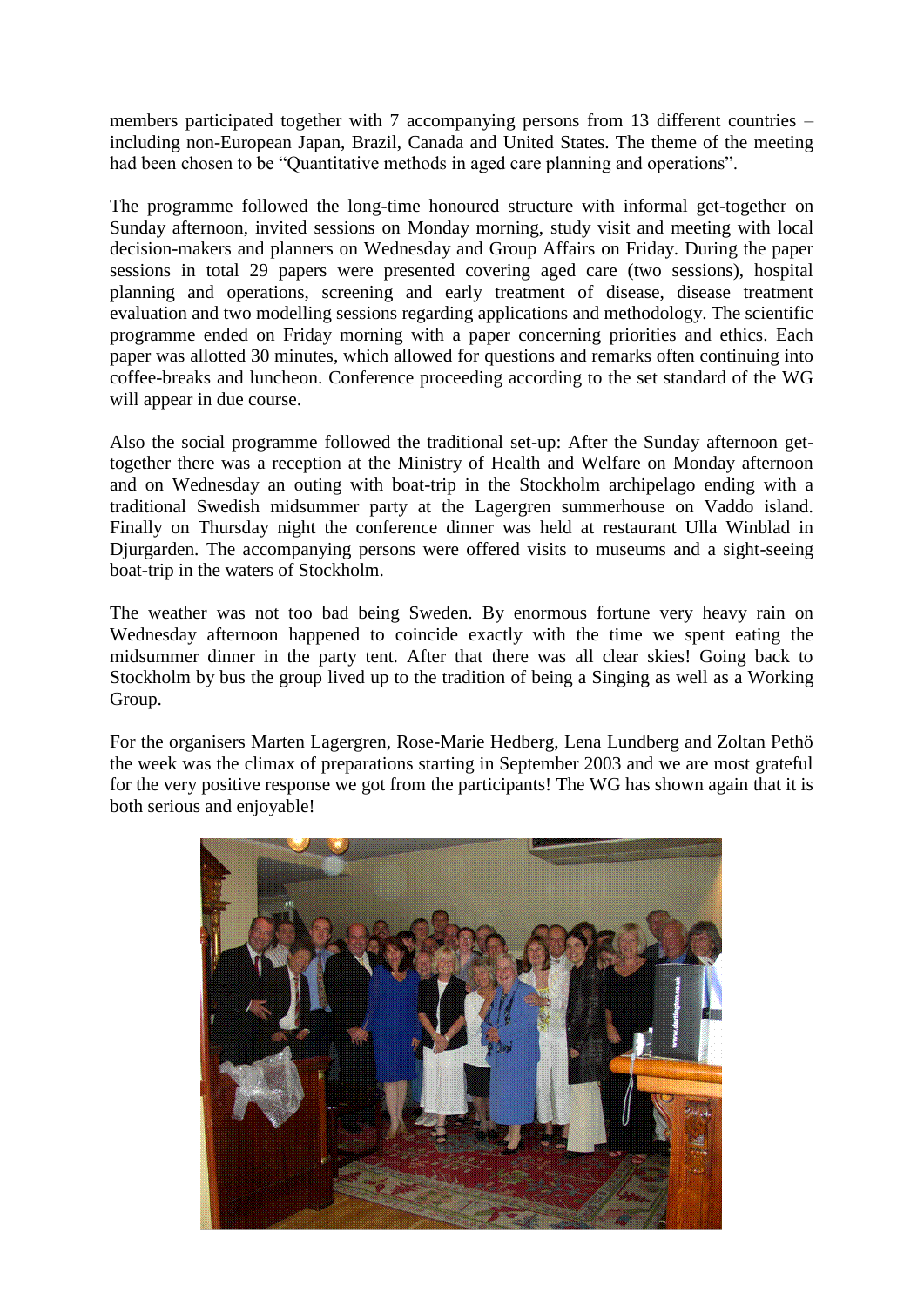## **ORAHS 2005 and the EURO Summer Institute on OR in Health** *(report by Sally Brailsford)*

ORAHS 2005 will be held at the University of Southampton, UK, between 31 July - 5 August. In parallel with this, but starting a week earlier on July 24, we are also holding a EURO Summer Institute (ESI). The aim of the ESI is to enable "new researchers", i.e. people with less than 10 years' experience in OR, to make friends and research contacts at the start of their career which should endure and prove fruitful in later years. EURO pays the accommodation and registration costs for the participants. Each member country is allowed to send one participant, whose travel costs are paid for by the national OR Society of that country. If more than one person in any country applies, the candidates have to submit a paper to their national OR Society, which then selects the best. Typically, there are 15-20 participants. An ESI has a Scientific Committee (see below) which also prepares a special issue of EJOR devoted to the Institute. In our case, this will also include papers presented at ORAHS - so it could be quite a fat issue. A formal Call for Papers for the ESI will be going out shortly and should also appear in the national OR Society Newsletters. The website - for both conferences - will be up and running shortly, and after Christmas we will issue the Call for Papers for ORAHS, together with deadlines, registration fees etc.

Ed Kaplan from Yale has agreed to be the keynote speaker and will attend both weeks. The ESI organising committee is Sally Brailsford, Paul Harper, Chris Potts (all University of Southampton) and Martin Pitt (University of Exeter), with additional help from Chris Sherlaw-Johnson and Martin Utley (both CORU, University of London). The Programme Committee consists of the above people, plus Ruth Davies (University of Warwick, UK), Jan Vissers (Erasmus Medical Centre, Rotterdam and University of Eindhoven, The Netherlands), Marion Rauner (University of Vienna, Austria), Vanda de Angelis (University of Rome, Italy) and Michael Carter (University of Toronto, Canada). Thanks to Mike and John Blake, CORS (the Canadian OR Society) is sponsoring a Canadian student to attend the ESI, in the true ORAHS tradition of stretching the definition of Europe to a ludicrous extent!

The organising committee has met a few times already and made some provisional bookings, including the Conference Dinner which will be held at St Mary's Football Stadium. As the stadium is near the city centre, the young-at-heart can make a night of it and go clubbing afterwards, while the rest of us can head off to our beds! Incidentally, I hope that Southampton will still be in the Premiership by August  $4<sup>th</sup>$  2004, but the way things are going at the moment, I am not too optimistic. We have also planned a superb day out on the Wednesday which will include the obligatory boat trip (around Portsmouth Harbour) and a visit to the historic dockyard in Portsmouth - HMS Victory, the Mary Rose, and the Naval Museum. We will finish off with a meal (and disco!) in a Sussex pub and of course, singing in the coach on the way back. We have also been lucky in gaining sponsorship from Southampton City Council, who are allowing us to use the elegant Library in the centre of the city for the Monday evening reception, free of charge. We are planning to keep the "accompanying persons" programme rather low-key, with a selection of optional activities to allow people to pick and choose what they would like to do.

We are really looking forward to seeing you all there, together with a strong contingent of "new blood" provided by the ESI participants, so we hope you have put the dates in your 2005 diaries already.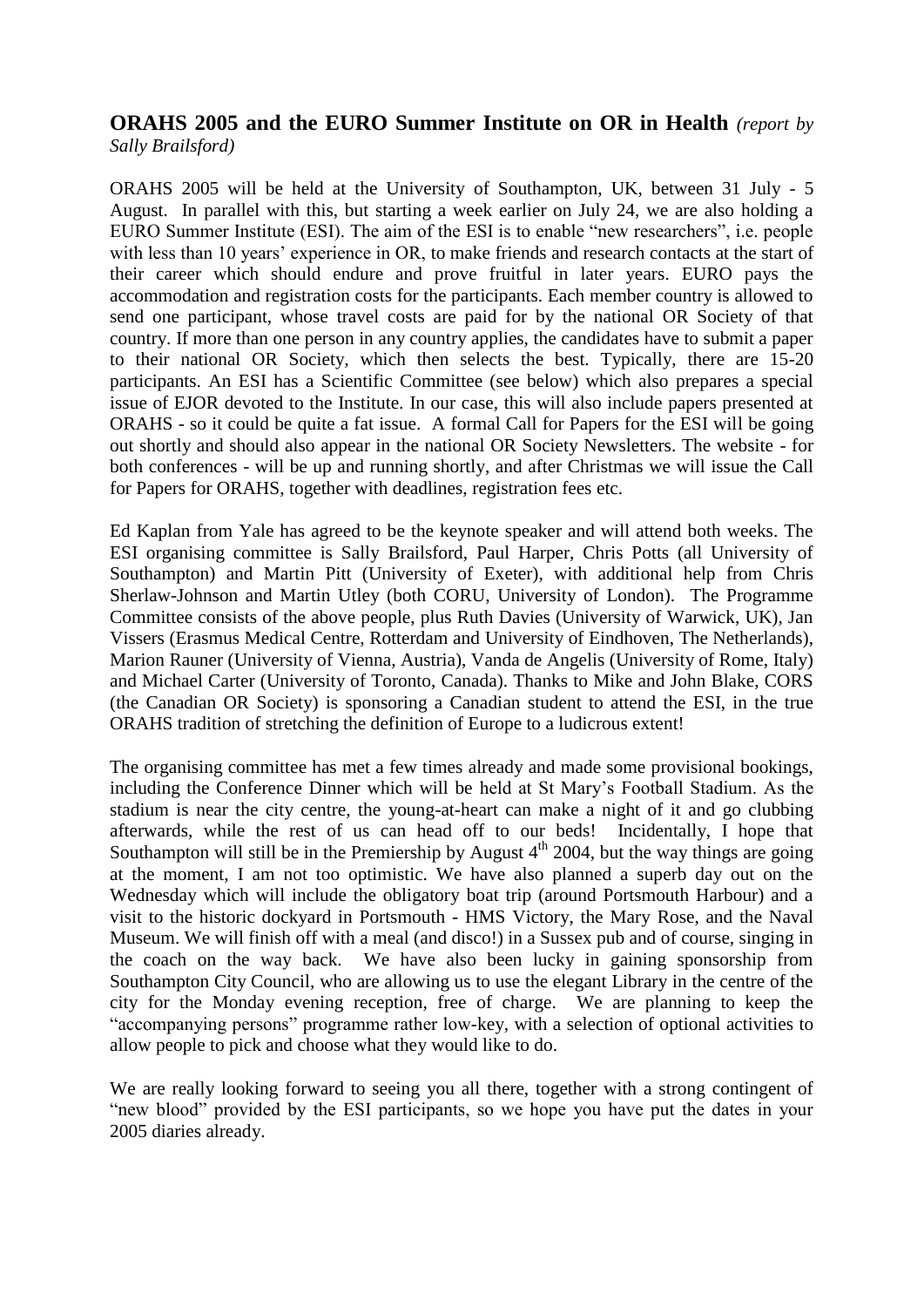# **EURO- info**

EURO has an extensive website with information on EURO conferences and EURO Working Groups. The EURO vice-president 2 in charge of the Working Groups is Professor Chris Potts, Faculty of Mathematical Studies, University of Southampton, who is not only *ex officio* a member of our working group, but has become a regular attender of our meetings. For more information about EURO, see [www.euro-online.org](http://www.euro-online.org/)

A new version of the EURO website has become available since December 2001. Working Groups can now update their own information, and annual reports of Working Groups can be printed from the site directly.

## **Web-site news** *(report by Sally Brailsford)*

The ORAHS website contains information about many of the previous meetings of the group, going back as far as 1975 when the first ever meeting was held (in Exeter, UK under the chairmanship of Duncan Boldy). It was updated last year with additional details about several previous meetings - thanks to my PhD student Korina Katsaliaki for doing this, and to everyone who sent us information. If you have any information about the remaining meetings, please contact me (scb@soton.ac.uk). You can find the website at the following address: [http://www.soton.ac.uk/~orahsweb.](http://www.soton.ac.uk/~orahsweb) The 2005 ESI and ORAHS conference website will shortly be up and running - this is a job for the Christmas vacation. We welcome ideas and suggestions for the main website.

## **Announcement - Mashnet** *(report by Martin Pitt)*

The UK Engineering and Physical Sciences Research Council, EPSRC, has recently announced that it will fund a Network in Healthcare Modelling and Simulation, called Mashnet. The funding is around £60,000 for the next three years, and Mashnet will start officially on Jan  $3<sup>rd</sup>$  2005. The aim of Mashnet is to improve the application of modelling and simulation techniques within healthcare decision making, and its main objectives are:-

- To establish a small steering group which communicates on an on-going basis to facilitate the activities of the network. Ideally to include members from differing backgrounds.
- To create a dedicated web site to disseminate information, sharing of ideas and best practice.
- To organise regular (eg twice yearly) seminars of the membership to share experiences and ideas in healthcare modelling and simulation.
- To foster links and dialogue with other key organisations and special interest groups
- To develop a dedicated e-journal (pdf format distributed via the internet) and to promote the publication of papers and articles in the field of healthcare modelling and simulation.
- To establish a directory of practitioners in healthcare modelling and simulation in the UK.
- To build a comprehensive bibliography of healthcare modelling and simulation publications (for inclusion within the web site above).
- To develop educational resources to encourage learning of healthcare modelling and simulation for those with an active interest who could benefit. (eg web based resources)
- To stimulate the use of modelling in healthcare decision making through active dialogue with professionals in healthcare.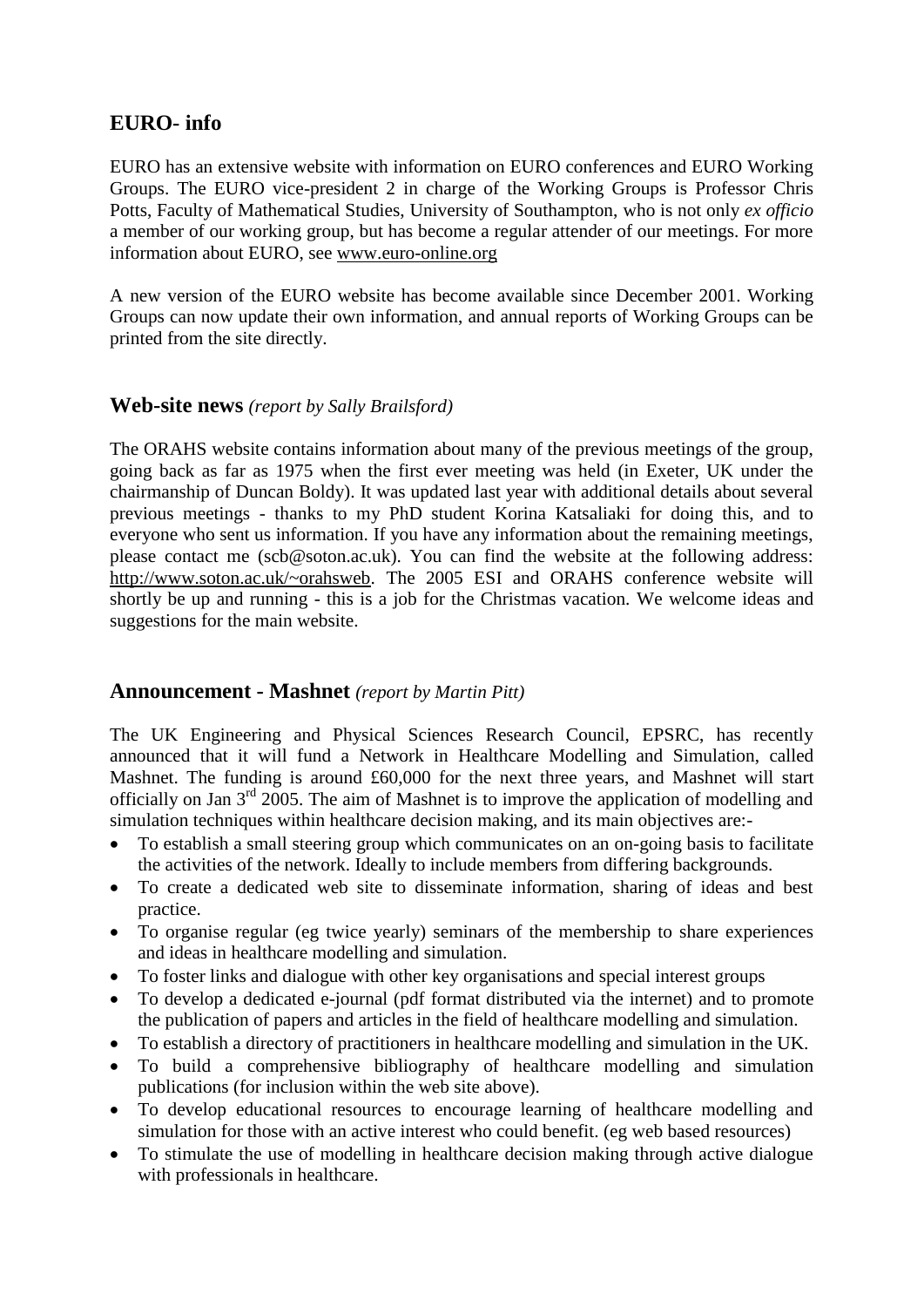Membership of Mashnet will be open to all those actively interested, concerned with or working in the area of modelling and simulation for healthcare. Mashnet will have a Steering Group comprising a small number of people (between 6 and 12) drawn from the three main constituencies of Mashnet – the health service, the academic research community, and the commercial sector.

*Sally writes: -* Congratulations to Martin for obtaining this funding. We look forward to some interesting events and fruitful meetings over the next three years, and of course, potential links and dialogues with ORAHS members (objective no. 4)

## **Short communications**

#### *Proceedings ORAHS2003 meeting in Prague (report by Martin Dlouhy)*

The proceedings of the  $29<sup>th</sup>$  meeting of the Group, which took place in Prague in 2003, were published in November 2004. On 243 pages you find 16 contributions from operational research applied to health care and three contributions with information on the health system of the Czech Republic, the host country of the meeting. The first paper, which is written by Penelope Mullen, deals with the problems related to the concept of efficiency in health care. Marten Lagergren and Martin Dlouhy, in their contributions, address the problem of ageing population in Sweden and in the Czech Republic. In following papers, authors optimize allocation of health resources in the platelet supply chain in Canada, in a virtual clinic setting in Brazil, in blood production in Canada, and in HIV prevention, study surgical wound infection in Brazil, liver transplant allocation in the United Kingdom, and evaluate efficiency of the new treatment centres in the United Kingdom. Atsuko Ikegami and a group of Czech researchers study the scheduling of doctors for night shifts. Steve Gallivan, Martin Utley, Alberto Franci, and Mario Corsi are interested in patient choice and patient satisfaction issues in the United Kingdom and Italy. Two papers from Brazil are devoted to information support systems.

The Proceedings were published by Nakladatelstvi Oeconomica, which is the university press of the University of Economics in Prague. All participants of the meeting will get the Proceedings by mail within a few weeks. I still have some spare copies and I will be happy to send them to other members of the Group who did not have an opportunity to participate at the Prague meeting. Please, contact me by e-mail: dlouhy@vse.cz.

Dlouhy, M. (Editor), *Modelling Efficiency and Quality in Health Care - Proceedings of the 29th meeting of the EURO Working Group on Operational Research Applied to Health Services 2003*, Prague, Nakladatelstvi Oeconomica 2004, 243 pages, ISBN 80-245-0775-7

#### *Nosokinetics, a bimonthly newsletter on OR in health (report Peter Millard)*

Professor Peter Millard has started a bimonthly newsletter Nosokinetics. Nososkinetics stands for the mathematics of flow through health and social care systems. Nosokinetics News seeks to bridge the gap between academe and practice in health and social care. In the first issue the reason for launching the newsletter is illustrated with some contributions on a whole system's approach to health care planning problems. The second issue contained amongst others an impression of papers presented at the Fourth IMA conference on Quantitative Modelling in